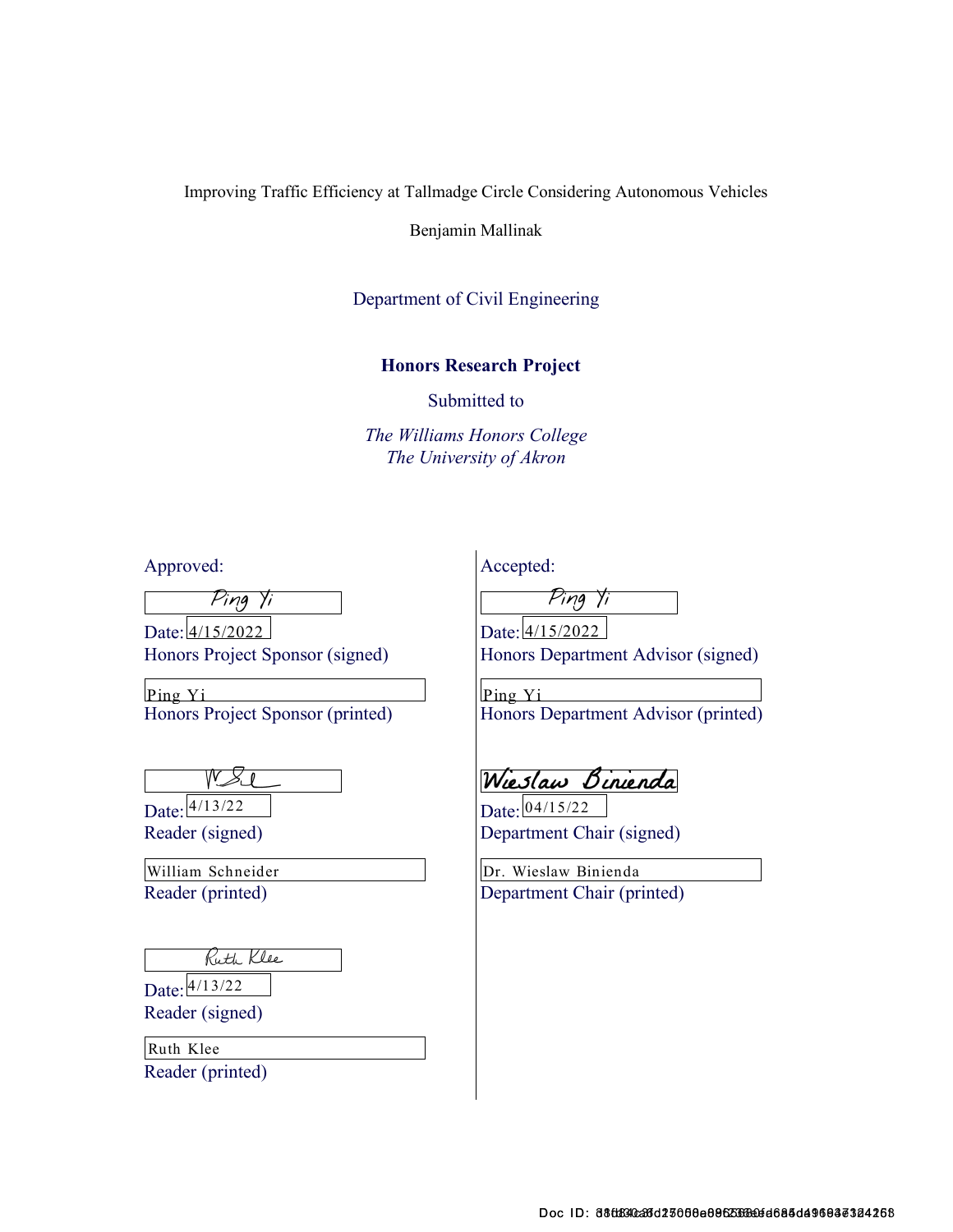## **V** HELLOSIGN

| TITLE                          | WHC-HRP-BM-Final Signature Page          |
|--------------------------------|------------------------------------------|
| <b>FILE NAME</b>               | WHC-HRP-BM-Final Signature Page.pdf      |
| <b>DOCUMENT ID</b>             | 31fd30a6c15008a08f236eedca4da1194e124153 |
| <b>AUDIT TRAIL DATE FORMAT</b> | MM / DD / YYYY                           |
| <b>STATUS</b>                  | $\bullet$ Signed                         |

### Document History

| <b>SENT</b>   | 04 / 13 / 2022<br>18:50:15 UTC | Sent for signature to Ping Yi (pyi@uakron.edu), William<br>Schneider (whs4@uakron.edu) and Ruth Klee<br>(ruth.klee@ohm-advisors.com) from bmm144@uakron.edu<br>IP: 104.48.65.7 |
|---------------|--------------------------------|--------------------------------------------------------------------------------------------------------------------------------------------------------------------------------|
| $\circ$       | 04 / 13 / 2022                 | Viewed by William Schneider (whs4@uakron.edu)                                                                                                                                  |
| VIEWED        | 18:50:33 UTC                   | IP: 40.94.25.162                                                                                                                                                               |
| $\circ$       | 04 / 13 / 2022                 | Viewed by Ping Yi (pyi@uakron.edu)                                                                                                                                             |
| VIEWED        | 18:50:45 UTC                   | IP: 40.94.27.33                                                                                                                                                                |
| <b>SIGNED</b> | 04 / 13 / 2022<br>19:05:26 UTC | Signed by William Schneider (whs4@uakron.edu)<br>IP: 170.76.159.241                                                                                                            |
| $\circ$       | 04 / 13 / 2022                 | Viewed by Ruth Klee (ruth.klee@ohm-advisors.com)                                                                                                                               |
| <b>VIEWED</b> | 20:09:26 UTC                   | IP: 216.19.220.19                                                                                                                                                              |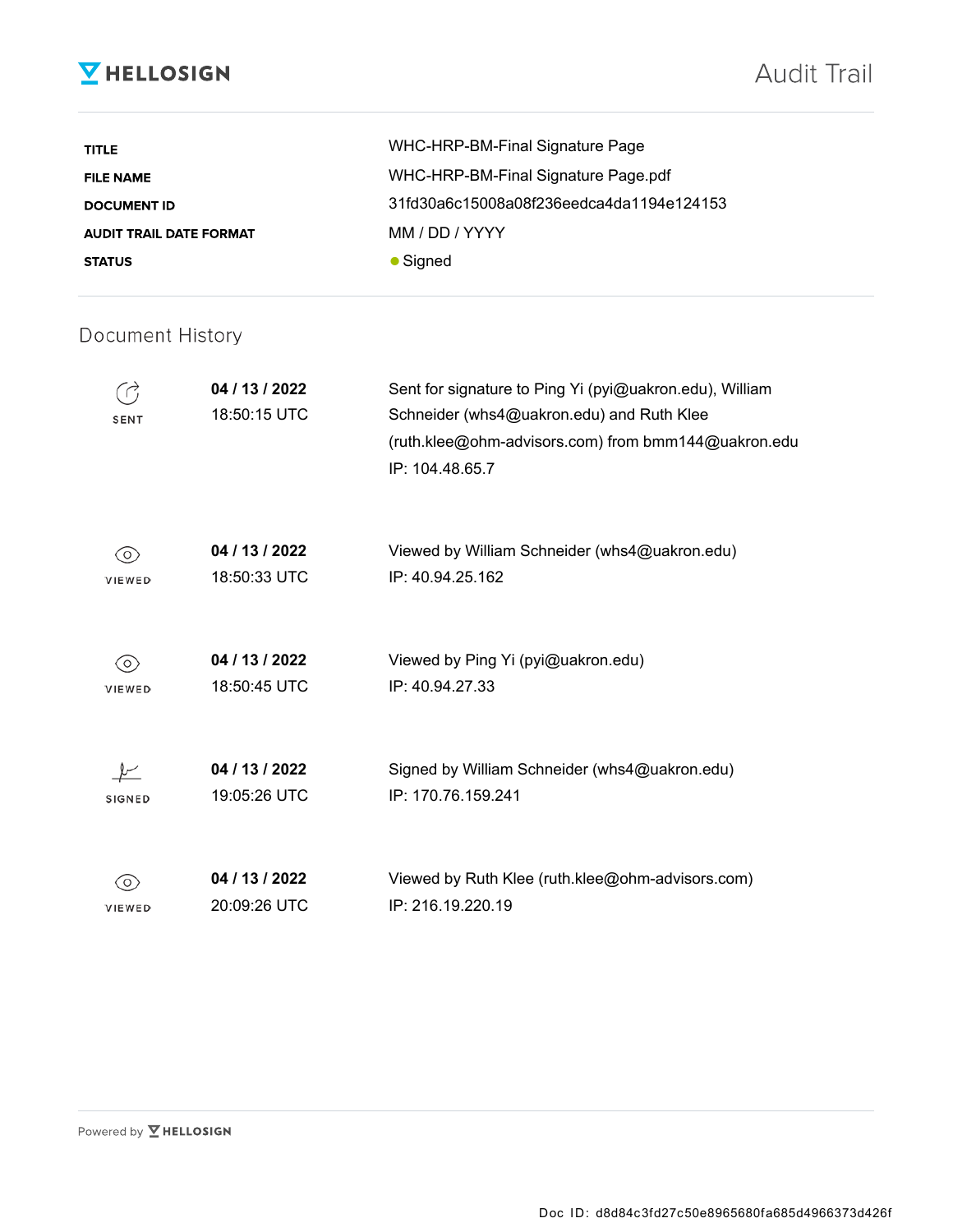## **V** HELLOSIGN

| <b>TITLE</b>                   | WHC-HRP-BM-Final Signature Page          |
|--------------------------------|------------------------------------------|
| <b>FILE NAME</b>               | WHC-HRP-BM-Final Signature Page.pdf      |
| <b>DOCUMENT ID</b>             | 31fd30a6c15008a08f236eedca4da1194e124153 |
| <b>AUDIT TRAIL DATE FORMAT</b> | MM / DD / YYYY                           |
| <b>STATUS</b>                  | $\bullet$ Signed                         |

### Document History

| <b>SIGNED</b> | 04 / 13 / 2022<br>20:16:42 UTC | Signed by Ruth Klee (ruth.klee@ohm-advisors.com)<br>IP: 8.226.1.118 |
|---------------|--------------------------------|---------------------------------------------------------------------|
| <b>SIGNED</b> | 04 / 15 / 2022<br>18:32:21 UTC | Signed by Ping Yi (pyi@uakron.edu)<br>IP: 65.25.102.29              |
| COMPLETED     | 04 / 15 / 2022<br>18:32:21 UTC | The document has been completed.                                    |